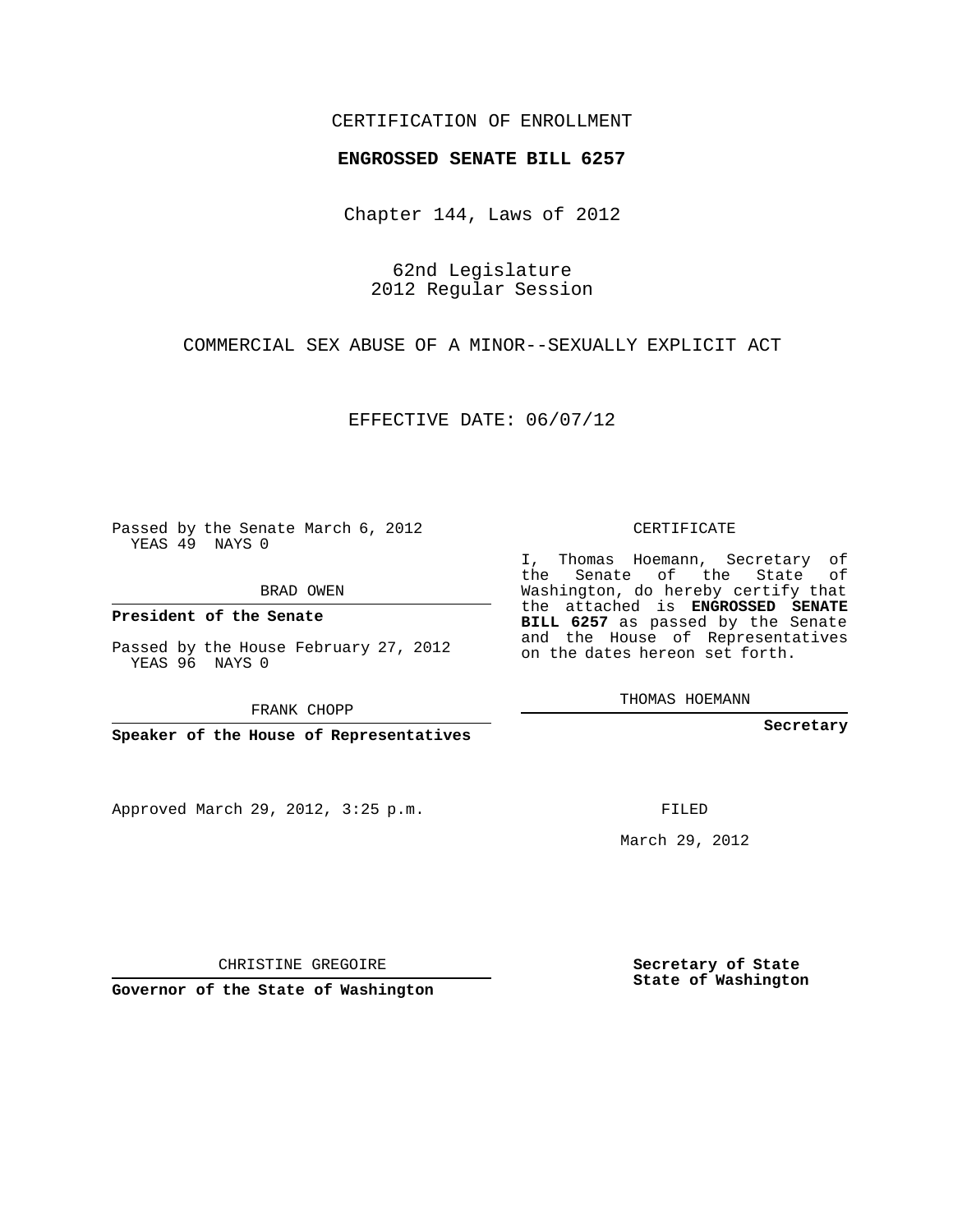# **ENGROSSED SENATE BILL 6257** \_\_\_\_\_\_\_\_\_\_\_\_\_\_\_\_\_\_\_\_\_\_\_\_\_\_\_\_\_\_\_\_\_\_\_\_\_\_\_\_\_\_\_\_\_

\_\_\_\_\_\_\_\_\_\_\_\_\_\_\_\_\_\_\_\_\_\_\_\_\_\_\_\_\_\_\_\_\_\_\_\_\_\_\_\_\_\_\_\_\_

### AS AMENDED BY THE HOUSE

Passed Legislature - 2012 Regular Session

### **State of Washington 62nd Legislature 2012 Regular Session**

**By** Senators Roach, Conway, Swecker, Fraser, Pflug, Kohl-Welles, Eide, Delvin, Stevens, Padden, Regala, Chase, Tom, Kastama, Haugen, Litzow, Brown, Kline, Shin, Nelson, and Keiser

Read first time 01/16/12. Referred to Committee on Judiciary.

 1 AN ACT Relating to a sexually explicit act; amending RCW 9.68A.101 2 and 9A.40.100; and prescribing penalties.

3 BE IT ENACTED BY THE LEGISLATURE OF THE STATE OF WASHINGTON:

 4 **Sec. 1.** RCW 9.68A.101 and 2010 c 289 s 14 are each amended to read 5 as follows:

 6 (1) A person is guilty of promoting commercial sexual abuse of a 7 minor if he or she knowingly advances commercial sexual abuse <u>or a</u> 8 sexually explicit act of a minor or profits from a minor engaged in 9 sexual conduct or a sexually explicit act.

10 (2) Promoting commercial sexual abuse of a minor is a class A 11 felony.

12 (3) For the purposes of this section:

 (a) A person "advances commercial sexual abuse of a minor" if, acting other than as a minor receiving compensation for personally rendered sexual conduct or as a person engaged in commercial sexual abuse of a minor, he or she causes or aids a person to commit or engage in commercial sexual abuse of a minor, procures or solicits customers for commercial sexual abuse of a minor, provides persons or premises for the purposes of engaging in commercial sexual abuse of a minor,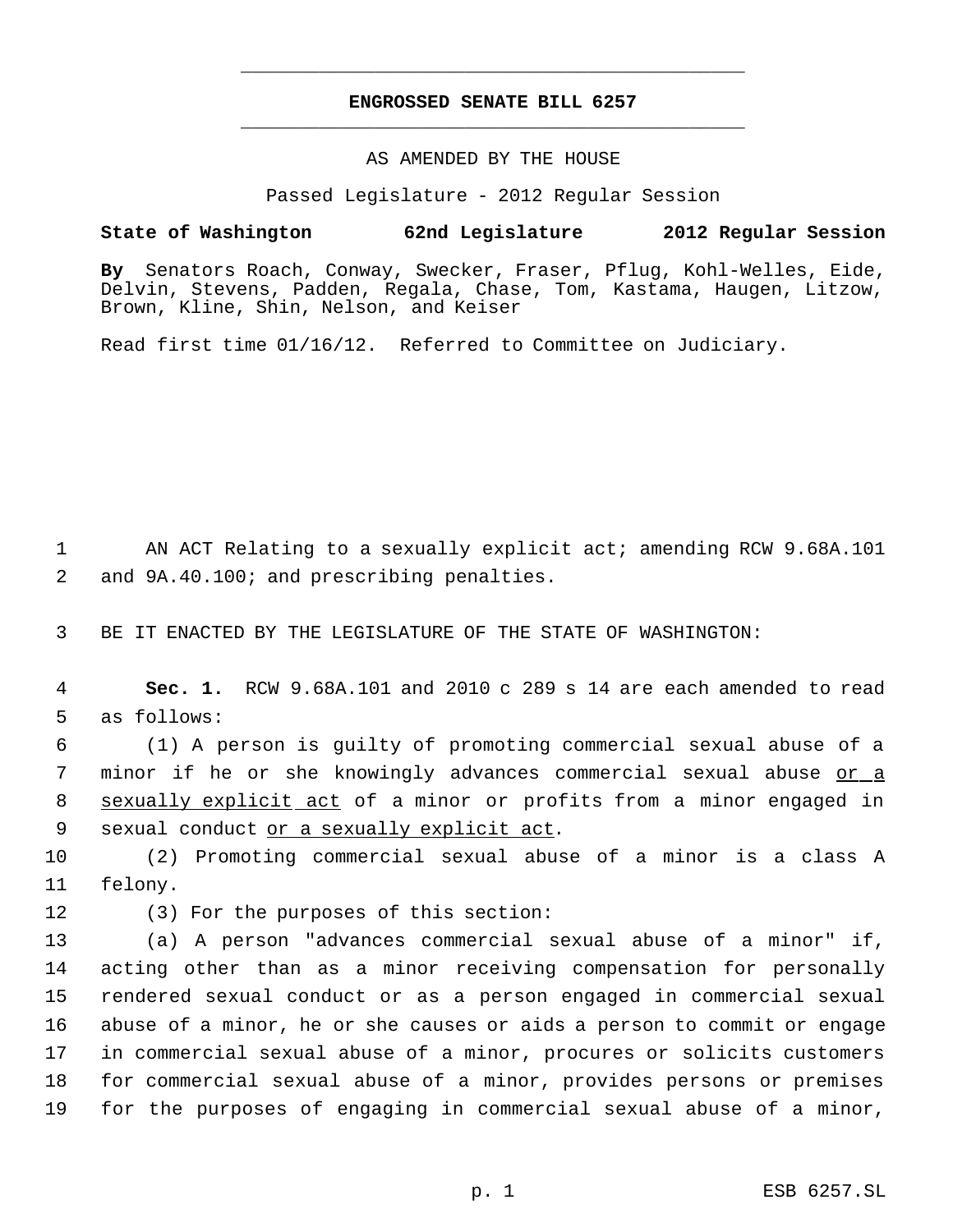operates or assists in the operation of a house or enterprise for the purposes of engaging in commercial sexual abuse of a minor, or engages in any other conduct designed to institute, aid, cause, assist, or facilitate an act or enterprise of commercial sexual abuse of a minor.

 (b) A person "profits from commercial sexual abuse of a minor" if, acting other than as a minor receiving compensation for personally rendered sexual conduct, he or she accepts or receives money or other property pursuant to an agreement or understanding with any person whereby he or she participates or will participate in the proceeds of commercial sexual abuse of a minor.

 (c) A person "advances a sexually explicit act of a minor" if he or 12 she causes or aids a sexually explicit act of a minor, procures or 13 solicits customers for a sexually explicit act of a minor, provides persons or premises for the purposes of a sexually explicit act of a 15 minor, or engages in any other conduct designed to institute, aid, 16 cause, assist, or facilitate a sexually explicit act of a minor.

17 (d) A "sexually explicit act" is a public, private, or live photographed, recorded, or videotaped act or show intended to arouse or 19 satisfy the sexual desires or appeal to the prurient interests of patrons and for which something of value is given or received.

 (e) A "patron" is a person who pays or agrees to pay a fee to another person as compensation for a sexually explicit act of a minor 23 or who solicits or requests a sexually explicit act of a minor in return for a fee.

 (4) For purposes of this section, "sexual conduct" means sexual intercourse or sexual contact, both as defined in chapter 9A.44 RCW.

 **Sec. 2.** RCW 9A.40.100 and 2011 c 111 s 1 are each amended to read as follows:

(1)(a) A person is guilty of trafficking in the first degree when:

(i) Such person:

 (A) Recruits, harbors, transports, transfers, provides, obtains, or receives by any means another person knowing that force, fraud, or coercion as defined in RCW 9A.36.070 will be used to cause the person 34 to engage in forced labor, involuntary servitude, a sexually explicit act, or a commercial sex act; or

(B) Benefits financially or by receiving anything of value from